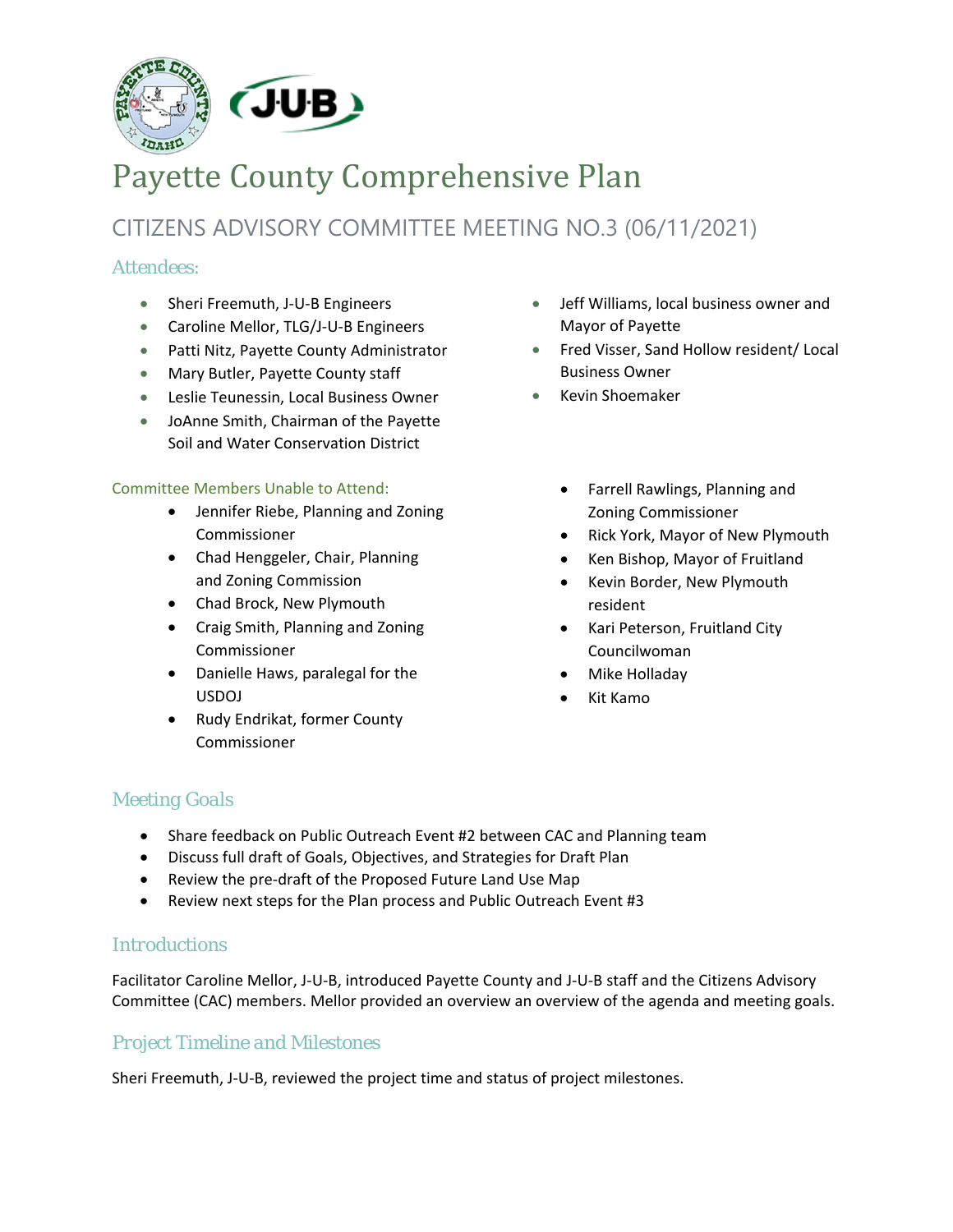

She shared the proposed outline for the Plan and noted that the Private Property Rights and Population sections are under Background.

Proposed Plan outline:

- 1. Introduction
	- Planning in Payette County/this plan process
	- **Public Involvement**
	- **Plan structure**
- 2. Background
	- Setting and History
	- **Private Property Rights**
	- **Population (Current and Future Projections)**
	- **Plan Vision Statement**
- 3. Plan Elements
	- Physical (Agriculture, Natural Resources, Land Use)
	- Economic (Transportation, Housing, Economic Development)
	- Social (Recreation, Public Services, Schools)
- 4. Implementation
- 5. Appendices (Existing Conditions Reports, Public Involvement Summaries…)

# *Existing Conditions Report Update*

Sheri shared that the Existing Conditions Report and Socioeconomic Analysis are complete and accessible on the Planning and Zoning website. The Existing Conditions Report is baseline information, provided in documents such as the current comprehensive plan and the All Hazard Mitigation Plan, that is key to the planning process and was collected by County staff. The Socioeconomic report (prepared by The Metts Group) highlights trends and projects for population, housing, agriculture, and economic development. CAC members were encouraged to read the reports posted on the website and report back with any questions.

Sheri displayed some infographics that describe current land ownership, population within the County and Cities as described in the existing conditions report. She walked CAC members through graphs that illustrate Population Projections and Housing Unit and Resident projections. CAC member discussion involved comments regarding distribution of future population (the report describes about 40% occurring outside of City Limits, across the County) and possible objectives for increasing the percentage of future population within city limits.

# *Public Outreach Event #2: Takeaways*

Mellor shared with the CAC takeaways for the Planning team from the Public Outreach Event #1, held virtually on March 30, 2021.CAC members were asked for their thoughts on the meeting discussions. There were no comments.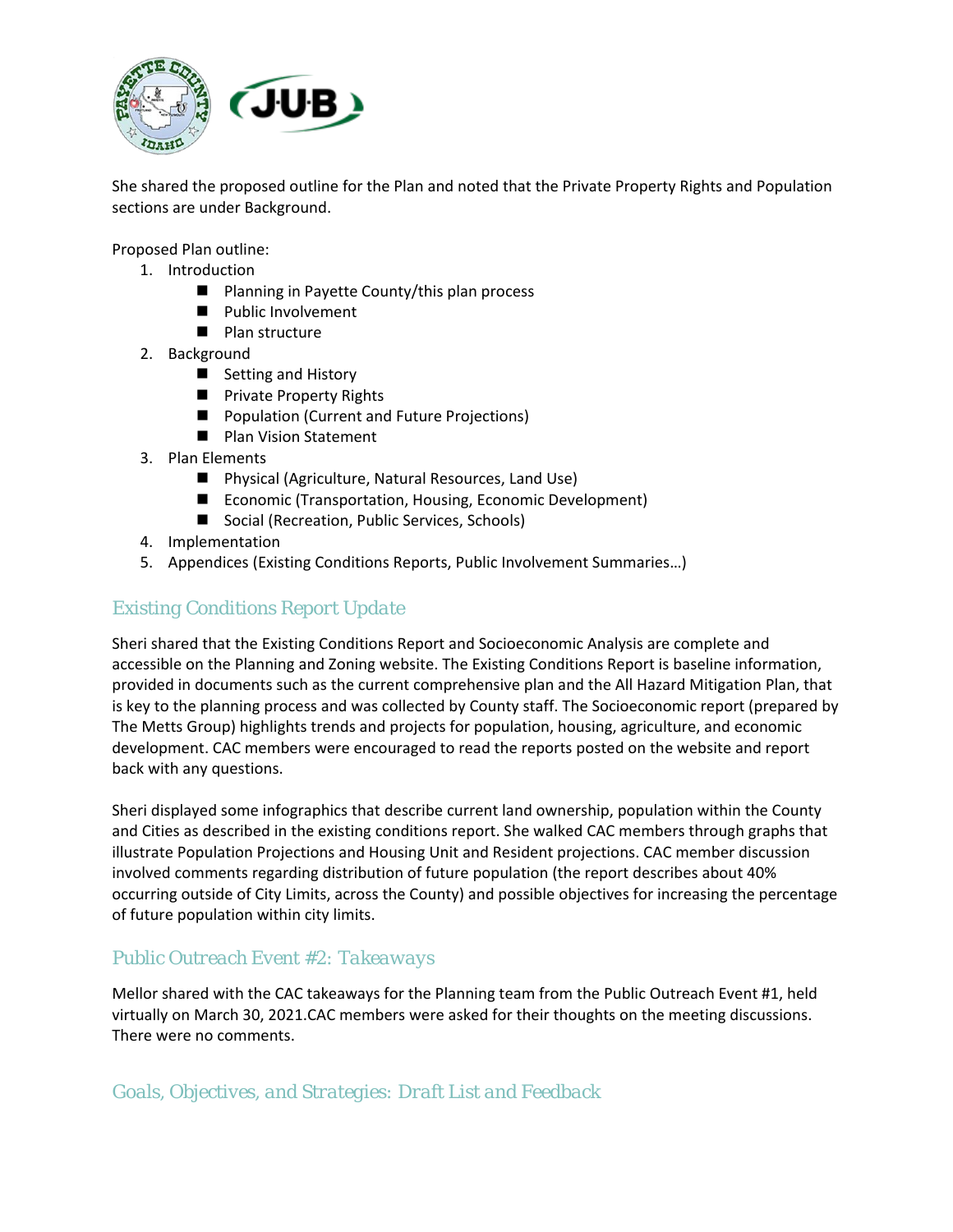

Caroline reviewed the role of Goals, Objectives and Strategies, for each of the plan elements, as actionable guidance that stems from the Vision Statement. She went through the full list of draft Goals, Objectives, and Strategies with the CAC members, soliciting feedback after each Goal. The full list of draft Goals, Objectives, and Strategies follows with discussion and feedback from CAC members afterward. Additional feedback was received the week after the meeting from members that could not attend. This in meeting and post meeting feedback will be integrated into a complete set of Goals, Objectives and Strategies for public review at the Public Outreach Event #3 and the Payette County Fair comprehensive plan booth.

#### **Agriculture**

*GOAL: Conserve agricultural lands for future generations by supporting agricultural uses and opportunities.*

Objective 1: Maintain large parcel sizes for agricultural purposes, including the raising of animals, consistent with existing development patterns, as depicted on the Future Land Use Map.

Strategy 1.1: Implement the Future Land Use Map by amending the zoning ordinance and map to include a range of zoning categories with appropriate uses and development tools.

Strategy 1.2: Initiate efforts to identify incentives to ensure conservation of large acreages (such as, conservation easements, working land trusts, and land banks).

Strategy 1.3: Support educational and economic development initiatives so new and existing farmers can continue to innovate and improve their operations.

Objective 2: Avoid the conversion of agricultural lands to residential or nonagricultural commercial uses.

Strategy 2.1: Amend the Transfer of Development Rights program to ensure that receiving sites are within the Areas of City Impact or the Rural Residential area.

Strategy 2.2: Develop standards for rural residential PUDs for developments in excess of 4 lots, that address the physical site characteristics (such as topography, soils , water, vegetation, surrounding properties, building location, site improvements, water and waste disposal systems and other amenities) and incentivize quality site design.

Strategy 2.3: Limit the number of small lots in any one area to avoid the potential conflicts associated with residential intrusion on agricultural operations.

Objective 3: Allow farmers to manage their operations in an efficient, economic manner with minimal conflict with nonagricultural uses.

Strategy 3.1: Facilitate agricultural production by allowing agriculture related support uses, such as processing, storage, bottling, canning and packaging, and agricultural support services, to be conveniently located to agricultural operations by through zoning provisions (special use permits etc.)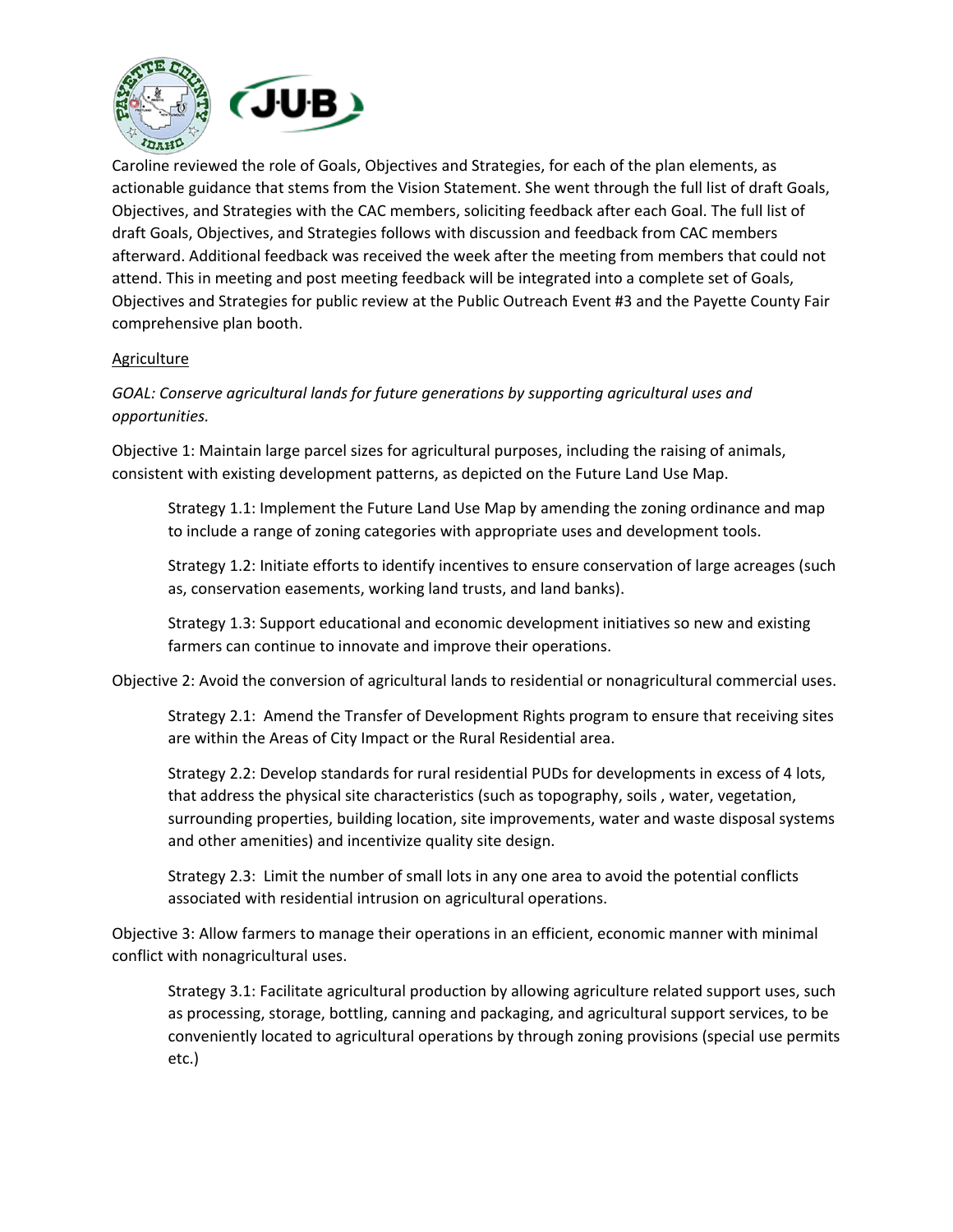

Strategy 3.2: Support efficient management of local agricultural production activities by permitting development of adequate amounts of farm worker and farm family housing in agricultural areas.

Strategy 3.3: Limit the number of small lots in any one area to avoid the potential conflicts associated with residential intrusion on agricultural operations.

#### Land Use

*GOAL: Balance demands for growth with the desire for preserving a rural lifestyle and responsible use of available community infrastructure and services.*

Objective 1: Collaborate with cities to encourage industrial and commercial uses and residential subdivisions in the Areas of City Impact.

Strategy 1.1: Update the Zoning Code to ensure a hierarchy of lot sizes, with the smallest lots and subdivisions permitted within Areas of City Impact.

Strategy 1.2: Provide subdivision standards that allow for the future platting of subdivisions to accommodate city sewer and water, as city limits expand within Areas of City Impact

Strategy 1.3: Monitor growth and extension of urban services within Areas of City Impact to ensure that boundaries are appropriate.

Strategy 1.4: Collaborate with economic development efforts to identify and support industrial parks and other large employment centers.

Objective 2: Enhance the County's rural environment and protect diverse agricultural uses.

Strategy 2.1: Revise the Transfer of Development Rights program to reduce fragmentation of important agricultural lands and to direct residential development to Areas of City Impact or rural residential areas delineated on the Future Land Use Map.

Strategy 2.2: Update the Zoning Code and Map to implement the Future Land Use map allowing a range of land uses including a variety of agricultural uses and options for rural residential development.

Objective 3: Continue to provide excellent planning and zoning service to support County residents.

Strategy 3.1: Enforce all zoning ordinances particularly those related to property maintenance and zoning code compliance

Strategy 3.2: Ensure that all Areas of City Impact agreements are current by establishing regular coordination meetings with City Councils and County Commissioners

Strategy 3.3: Support development of regional and functional plans as they relate to Payette County

Strategy 3.4: Revise Zoning Code to reflect the Future Land Use map and plan objectives by modifying the Transfer of Development Rights program and other appropriate code sections.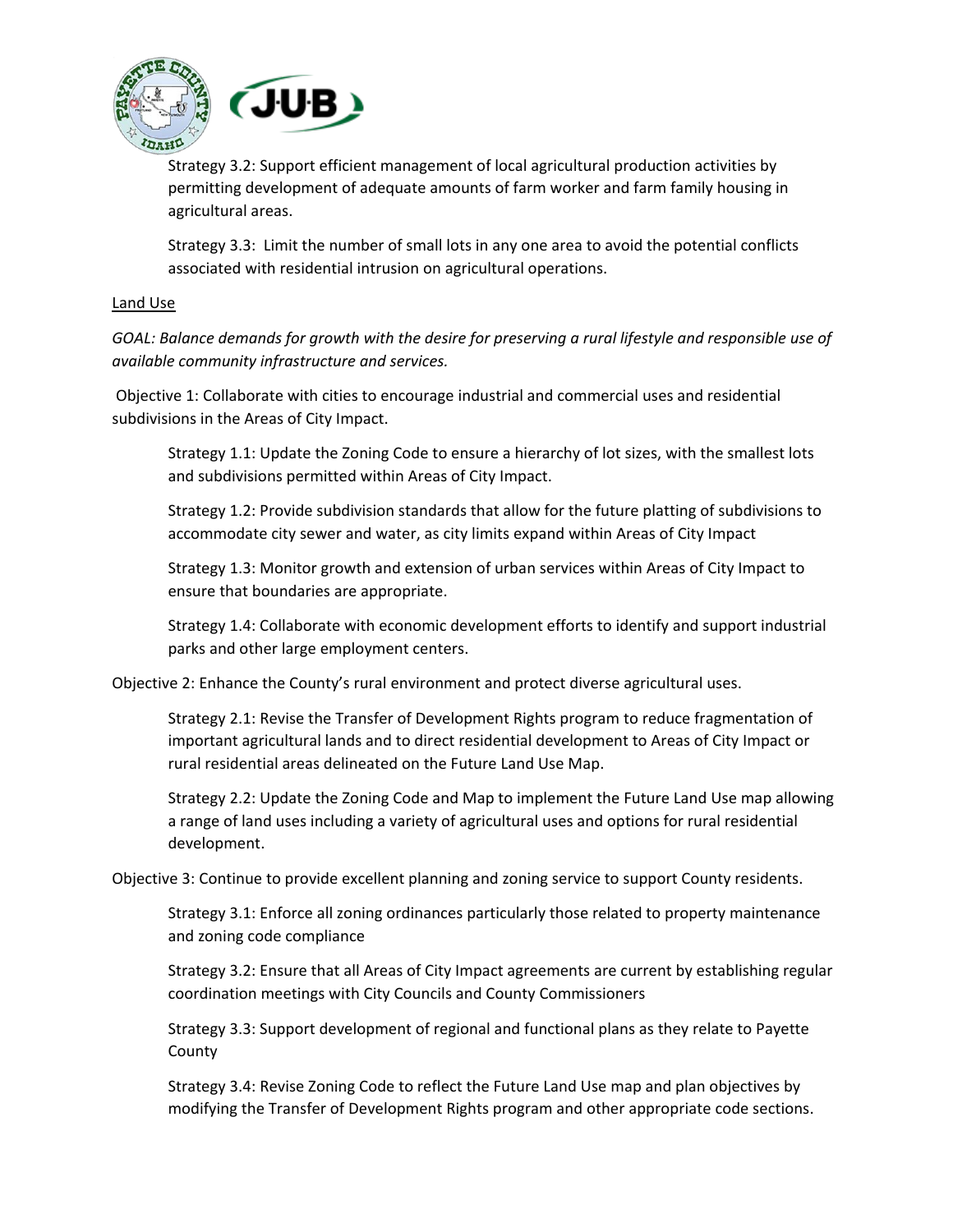

*GOAL: Preserve our natural resources to ensure a clean and healthy environment for all Payette County residents and visitors* 

Objective 1: Establish standards to help conserve water and keep both surface and subsurface waters clean (i.e. aquifers, surface waters, drinking water sources, floodways, waterbodies, streams, rivers and community, municipal and domestic wells).

Strategy 1.1: Collaborate with appropriate public agencies and implement additional measures as needed to prevent and minimize potential contamination to surface waters from septic systems.

Strategy 2.2: Develop zoning provisions to require new development to ensure protection of surface waters within applicable areas.

Strategy 2.3: Preserve major surface waters by establishing and maintaining stabilized access points for the Payette and Snake Rivers

Objective 2: Ensure citizens are informed and engaged about decisions related to natural resources.

Strategy 2.1: Ensure that new development, with a potential to impact the natural environment and resources of the County, provide required public notice prior to construction.

Strategy 2.2: Consider maintaining an updated environmental resources list (entities, contacts, etc.) for the County to encourage citizens to stay informed.

#### Economic Development

*Goal: Boost economic growth to provide greater opportunities through collaboration with local cities and leading economic sectors (to include Agriculture; Distribution & Transportation; Manufacturing; Internet Based Services; and Renewable Energies).*

Objective 1: Ensure County functions, policies and services support and stimulate regional economic growth.

Strategy 1.1: Participate in Snake River Economic Development Alliance efforts with local governments, representatives from key employers and sectors to implement joint economic development strategies.

Strategy 1.2: Support partnerships for training and mentorship programs with industries based in Payette County to encourage pairing of local job opportunities with residents.

Strategy 1.3: Collaborate with cities on land use decisions in keeping with Area of City Impact agreements.

Objective 2: Promote sustainable agricultural activities, agribusiness, agritourism and compatible homebased businesses.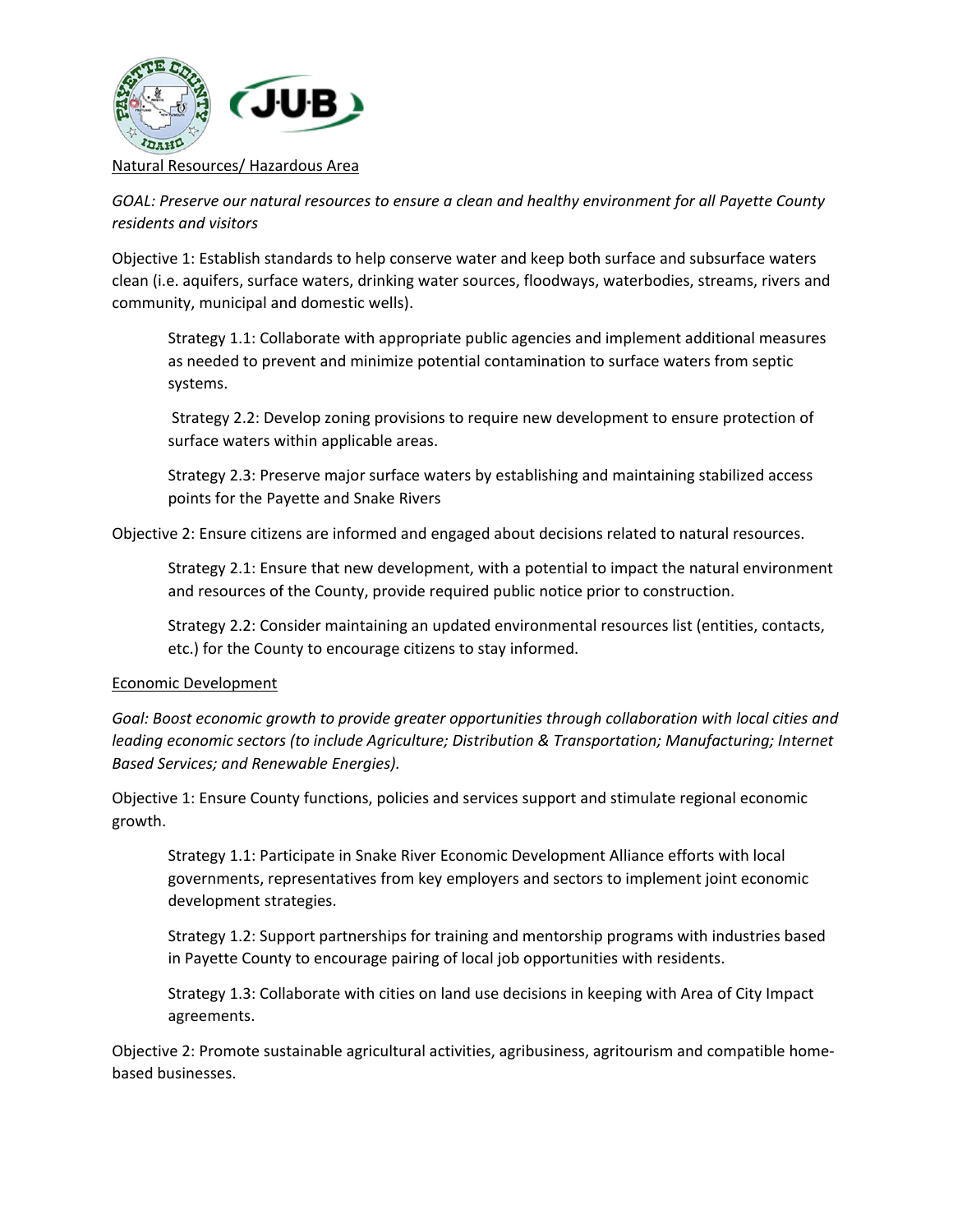

Strategy 2.1: Support agricultural uses through land use plans and policies to reduce conflicts between adjacent incompatible uses.

Strategy 2.2: Implement County ordinances that encourage small scale agri-based businesses including agritourism enterprises.

#### Transportation

*GOAL: Provide a transportation network that connects people and places.* 

Objective 1: Ensure roadway systems meet current and future needs.

Strategy 1.1: Design roadways to meet the safety and access needs of current and future traffic conditions.

Strategy 1.2: Actively seek various types of transportation grant funding and other available sources to support roadway improvements

Strategy 1.3: Consider a feasibility study to assess the need for bypass.

Strategy 1.4: Annually evaluate the need for updates to the Payette County Road and Bridge Transportation Plan.

Objective 2: Plan and construct transportation infrastructure that will increase accessibility.

Strategy 2.1: Incorporate bicycle and pedestrian facilities, appropriate for the particular location, in roadway maintenance and capital projects whenever opportunities arise and whenever feasible.

Strategy 2.2: Collaborate with neighboring jurisdictions, as well as public and private entities to increase opportunities for varying transit options (bus routes, airports, etc.).

Strategy 2.3: Require developers to implement roadway improvements prior to construction.

#### Housing

*GOAL: Ensure adequate and diverse housing for existing and new residents while balancing housing needs with conserving agriculture and natural resources.*

Objective 1: Support opportunities to create adequate and diverse housing products for the range of needs and income levels represented in Payette County.

Strategy 1.1 Coordinate housing programs and policies with each city in Payette County, to ensure adequate rental and owner-occupied, single and multifamily options.

Strategy 1.2: Revise Zoning Code to reflect the Future Land Use map and support plan objectives related to rural residential development within and outside of Areas of City Impact.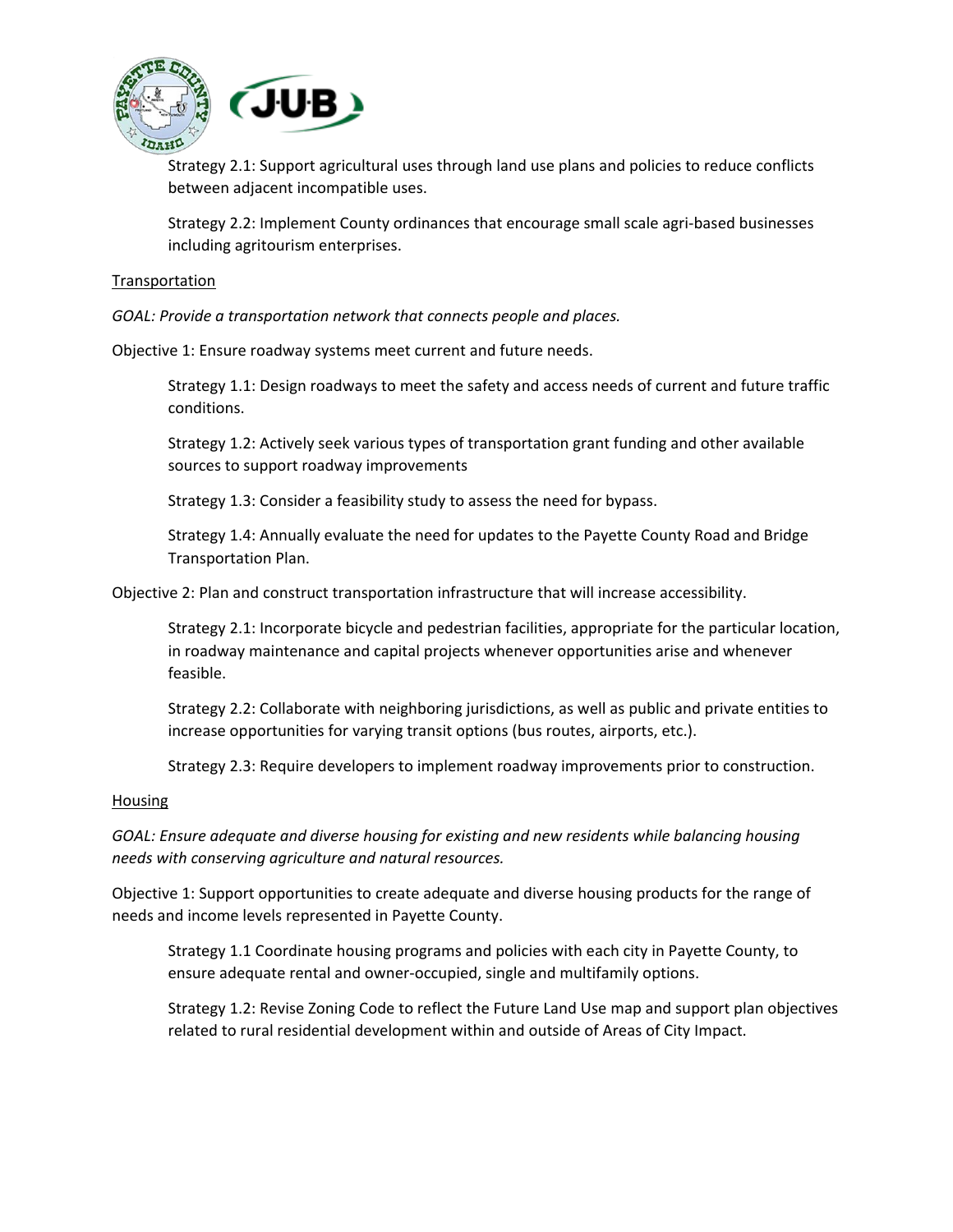

#### Recreation

*GOAL: Protect and enhance Payette County's natural and cultural resources, while expanding access and amenities for residents and visitors.*

Objective 1: Promote a sustainable County-wide parks and recreation, open space and waterways system.

Strategy 1.1: Develop a County-wide Open Space, Parks and Waterways plan in collaboration with local agencies and districts that addresses current and future needs, as well as implementation strategies related to parks and recreation, cultural resources, open space and waterways.

Strategy 1.2: Provide incentives to encourage landowners and/or developers to dedicate public easements or right-of-way, expand existing parks and open space opportunities and create new connections for trails and pathways.

Objective 2: Protect County waterways for habitat and wildlife preservation and as crucial recreational areas.

Strategy 2.1: Collaborate with Federal and State agencies (BLM, US Fish & Wildlife Service) to identify opportunities for enhanced habitat and wildlife preservation along County waterways.

Strategy 2.2: As part of County-wide parks and open space planning, identify recreational opportunities (trails, picnic areas etc.) along County waterways including the Payette River Greenway.

#### Public Services, Utilities and Facilities/National Interest Electric Transmission Corridors

*GOAL: Create a desirable and safe community that provides superior public services, facilities, and emergency response.* 

Objective 1: Support public services and County facilities to meet the needs of a growing population and future demand

Strategy 1.1: Maintain serviceability of communication systems including broadband internet, phone and cable.

Strategy 1.2: Ensure National Interest Electric Transmission Corridors (NIETC), as well as power and gas transmission corridors, are considered in land use planning decisions, and minimize the adverse impacts of transmission corridors in the County.

Objective 2: Coordinate with public utility and service districts, as well as emergency services (i.e., fire/ambulance districts, police) for future growth to enhance access and safety.

Strategy 2.1: Engage and invest in planning and maintenance of emergency preparedness and disaster response systems.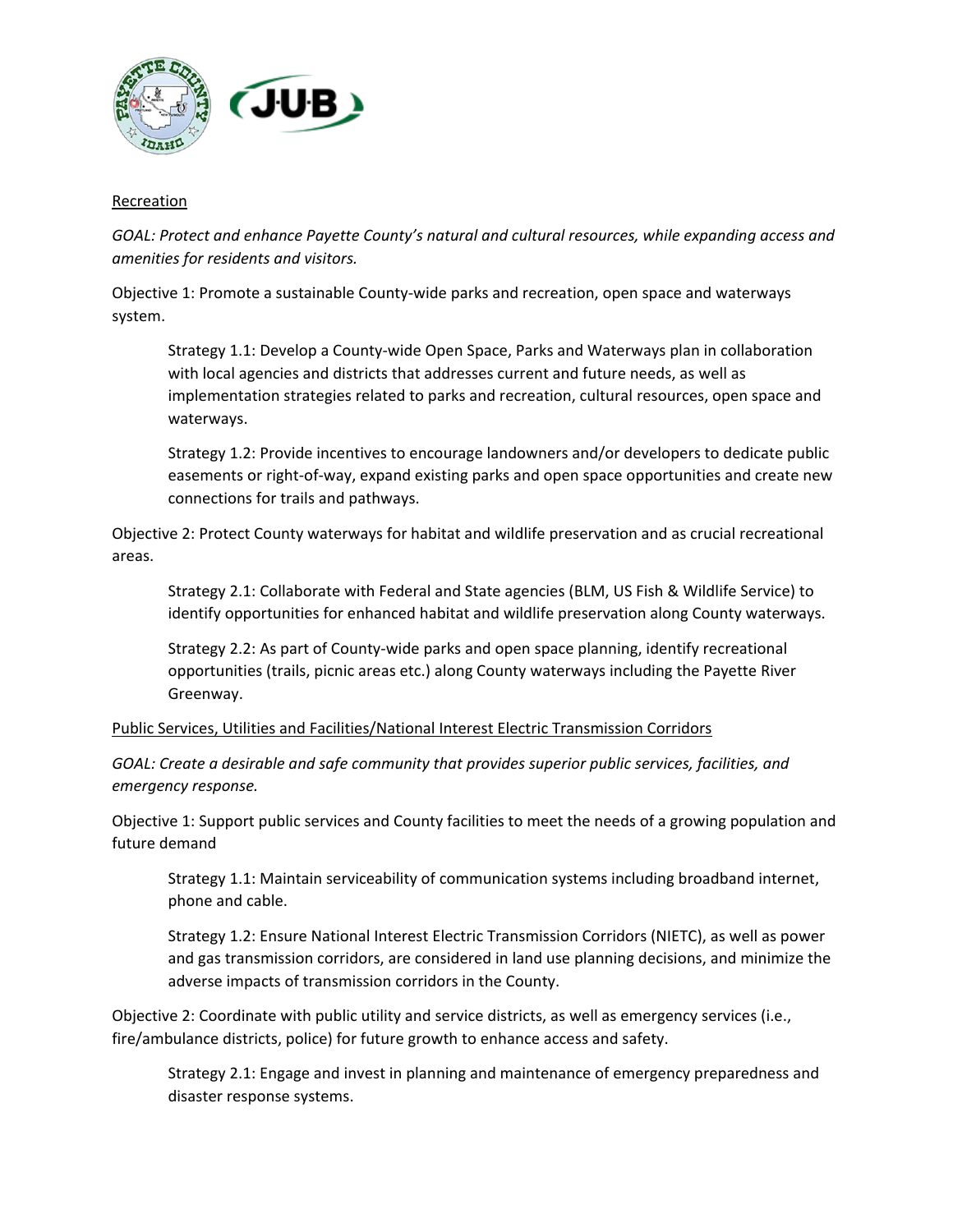

Strategy 2.2: Evaluate impact of population growth on landfill and implement appropriate measures to address capacity and other considerations.

#### Schools and Related Transportation

*GOAL: Support the education needs of all County residents.* 

Objective 1: Support the needs of County's youth through collaboration with school districts.

Strategy 1.1: Coordinate with the school districts on population projections and potential land expansion needs.

Strategy 1.2: Analyze the needs of districts' students for safe routes to school in accord with the Payette Transportation Plan Update and in coordination with the Cities, to examine and support opportunities for expansion of bicycle and pedestrian paths that support students school access

Objective 2: Increase access to education for post-secondary and lifelong learning opportunities

Strategy 2.1: Provide transportation shuttle and/ or additional first and last mile support services to increase the ability of County residents to access regional higher education.

Strategy 2.2: Support educational programs provided by University of Idaho County Extension, Treasure Valley Community College and College of Western Idaho.

#### **Discussion Items from the meeting and submitted via e-mail**

#### **(those in green were submitted via email):**

- Overall support of the Draft Goals, Objectives, and Strategies (Draft).
- Support for the idea of revising TDR provisions and adopting a PUD for Rural subdivisions.
- Suggestion to add an Economic Development strategy related to technology that supports people working from home.
- Felt that the Draft captured the economic and community development aspects well.
- Belief that the economic development section is the most useful.

#### Agriculture

- Interest to encourage houses in the non-irrigated ag areas
- Strategy 2.3 Clarity on the definition of small; possibility to clarify as one acre or smaller.
- Objective 1 Need for clarity on if the intent here to look at existing development patterns into large parcels of agricultural land and then adjust the Future Land Use Map and zoning code changes to preserve these areas. I'm all for that because you need the open space to ranch and farm but the reason for asking is the use of the phrases "large parcel sizes" or "large acreages" makes me wonder if that isn't where the focus of preserving farmland will go instead of preserving all farmland. Looking at the Socio-Economic Sections you see that the farmland lost in the county are the 10-179 acreages. If these acreages are being chopped up for development that reduces open areas around these larger parcels. Some of these smaller parcels are the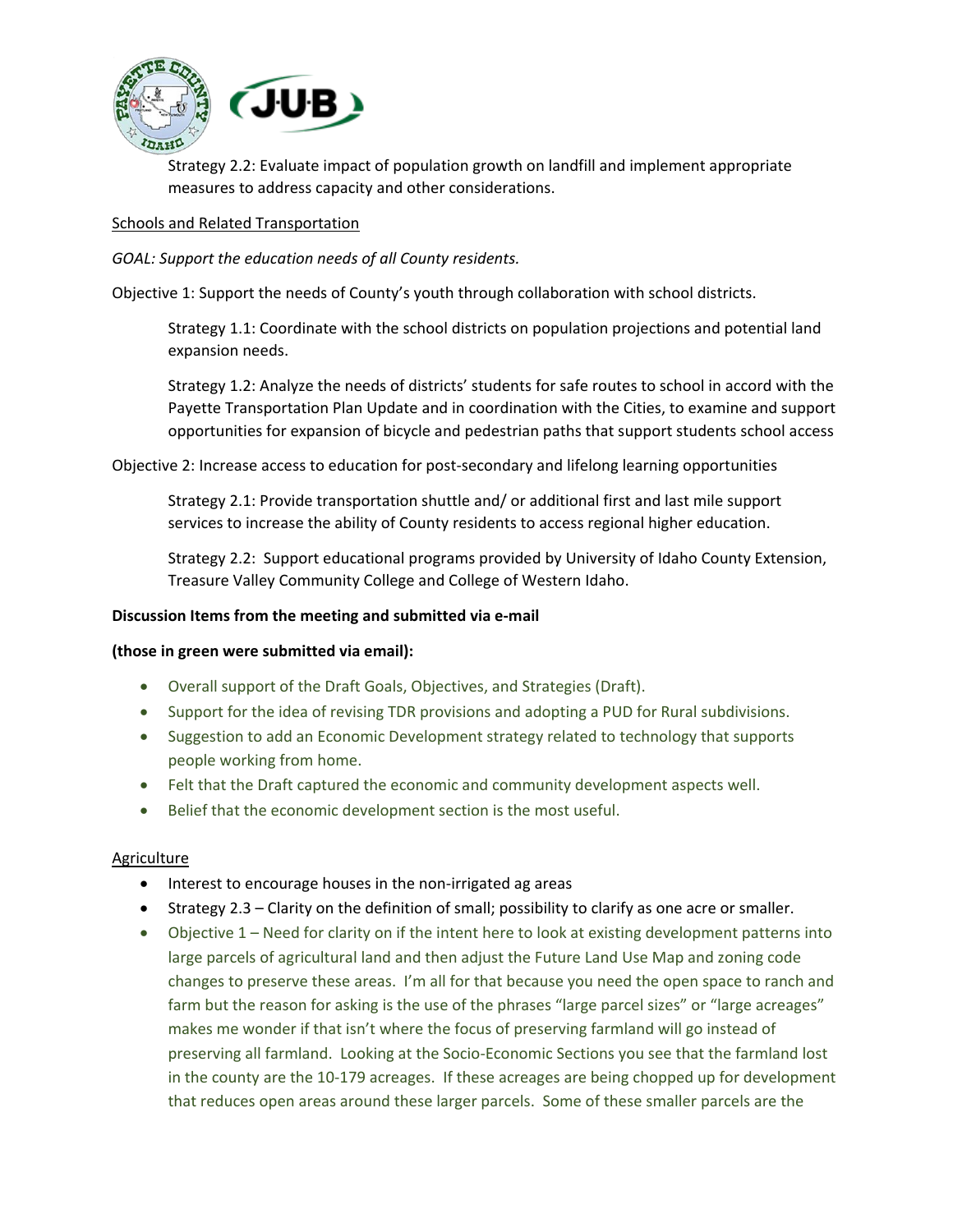

ones supplying the hay, silage, and grains for the CAFO's and livestock producers as well as the vegetables, fruit, flowers, etc. for that growing consumer market.

- Objective 2 "Avoid" is not a strong enough word for the goal we are setting.
- Objective 3 Interest for supportive agriculture operations to not be allowed to use up productive agricultural land, or to be part of the special or conditional use code.
- To make it part of code that prime farmland (with a few exceptions) can't be developed.
- Strategy 2.1 Placing a large number of TDR's in the city area of impact could adversely affect the density of housing in the city, creating more sprawl; more input from cities and municipal development stake holders is necessary.
- Strategy 2.2 To re-examine minimum lot size; if the goal is to preserve agricultural land, then having large residential lots as a minimum counteracts that. A smaller minimum does not mean that that will be all that is built, just giving a better density and centralizing residential.
- Strategy 2.3. Perception that the current TDR process unsuccessfully works the same way. Grouping residential areas seems more realistic than having scattered residential sites. This could be very problematic depending on site location, transportation, and services nearby.

#### Land Use

- Interest to look for ways to improve process of working with cities, including potential modification of the areas and zoning for the Areas of City Impact.
- Objective 1 To add a strategy that the cities' growth should be directed towards those areas with the least impact prime agriculture lands and agriculture operations. Suggestion to work with the Cities to scale back the impact zone in those areas and increase it in areas that do not have a high degree of impact.
- Strategy 1.1 Concern for potential impacts that could come from a larger lot size, including splitting up more agricultural ground per residence?
- Suggestion for the increased collaboration between the County and the cities around the areas of impact.
- 2.1 Suggestion to get get rid of the TDR system and research another way to handle this; perceptive that the system seems counterproductive to other goals.
- 3.1 Interest but concern for the potential cost.
- 3.2 Suggestion to take a step further; when something should be annexed into the city to change the use, due to proximately to the city or services, there should be a way to incentivize.

#### Natural Resources

- Need for clarity on some of the language in the Natural Resources section as found some language to be vague.
- Supporter of multi-use benefits of public land.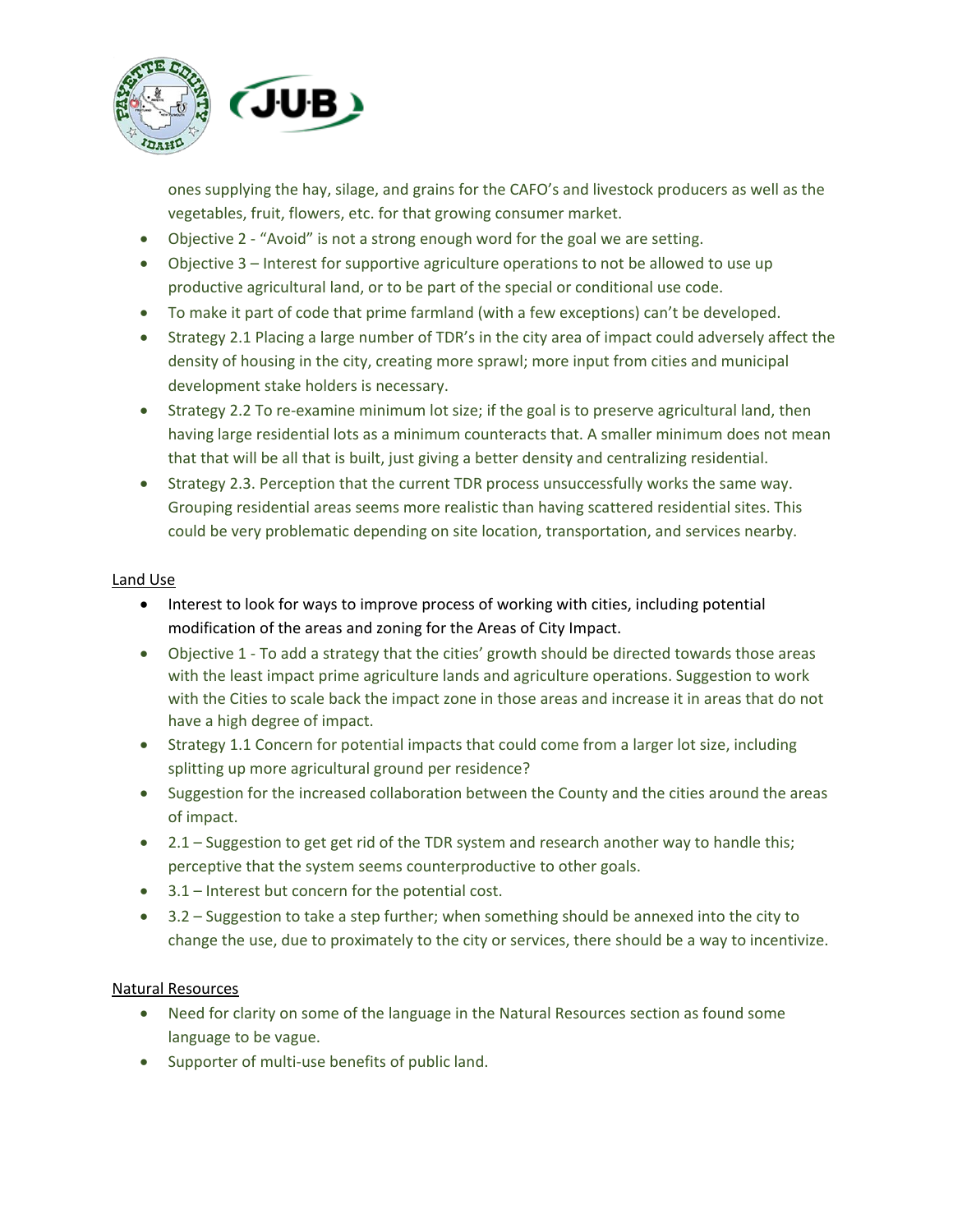

#### Recreation

- Suggested to add a strategy around a Community Center based in or supported by the County (rather in one of the 3 cities)
- Increased growth will lead to increased use of parks, waterways, and wildlife preserves. I can see a conflict with ranchers and farmers looming if we don't plan for adequate access and accommodations for these areas.

#### Economic Development

- Discussion on the different ideas around the role of government in economic development
- To take into account the stress of development on roads.
- Interest for strategies that support other industries and businesses in addition to agriculture

#### **Housing**

- Interest for more specific and action-based strategies; if affordable housing is needed, then additional steps to be taken.
- 1.1 Concern that this does not do much in the way of assistance toward adequate and diverse housing.
- Perception that there seems to be a sentiment in other objectives to limit residential growth completely, not just reducing conflict with agricultural activities.

#### Schools

• Some members of community would favor consolidating 3 school districts

# *Preliminary Draft Proposed Future Land Use Map*

Sheri reviewed the current Future Land Use Map and compared to the Preliminary Draft Proposed Future Land Use Map. She discussed the proposed minor zones changes in the future land use map, particularly those in relation to suggested proposed changes to the Transfer of Development Rights (TDR) program. No comments received on the preliminary draft proposed Future Land Use Map at the meeting.

Comments submitted via email:

- Concern that there is substantial one sided influence to reduce residential areas.
- Rural Residential Making larger lot size requirement than current? Not sure if I am understanding that correctly. If making the lot size bigger how does that increase density? This does not make sense to me to preserve ag land.

Land Use Categories – Current and Proposed:

• Agriculture 1 (proposed: Agriculture Preservation, retains current provision of 2 building rights/original parcel, TDR sending area)